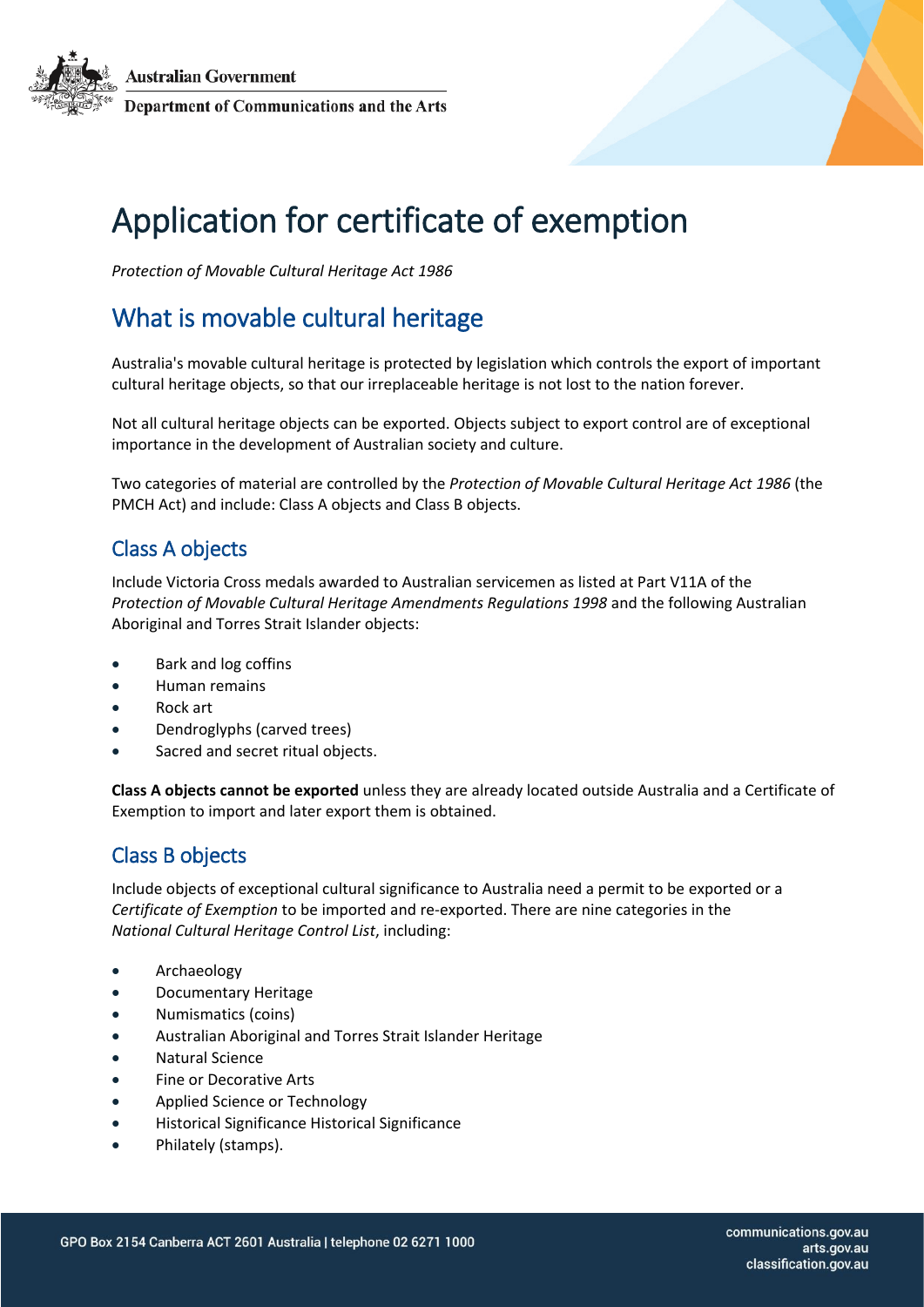## How to apply for a certificate of exemption

This form covers material already outside Australia. Fill it in if you wish to bring a protected Australian cultural heritage object into Australia temporarily, and later take it back overseas. Objects granted a Certificate of Exemption will be exempt from the export controls under the PMCH Act and can be imported and re-exported.

If you wish to export an object of cultural heritage significance which is still within Australia, you should fill in the Application for a Permit to Export Cultural Heritage Objects.

If you wish to apply for a change to the conditions on a Permit or Certificate of Exemption (for example to extend the time limit) you should fill in the application form on the back of the issued Permit or on the back of the issued Certificate of Exemption.

Copies of the PMCH Act and the *Protection of Movable Cultural Heritage Regulations* can be downloaded from the [Department's website at www.arts.gov.au/movable.](http://www.arts.gov.au/movable)

Please note that it is not necessary to answer every question in the form. If you do not have specific details, only include the information you have available, no matter how approximate (for example probable dates of return of objects going overseas). If there is insufficient information to process the application the Department will contact you.

### More information

If you need more information, please contact:

Cultural Property Section Department of Communications and the Arts Email: [movable.heritage@arts.gov.au](mailto:movable.heritage@arts.gov.au) Freecall: 1800 819 461 Web: [www.arts.gov.au/movable](http://www.arts.gov.au/movable)

#### Important notes

- If you wish to import an identified collection of objects, or more than one example of a single type of object, or an exhibition, you only need to fill in one form. You must then specify the contents of the collection on a sheet to be attached to this form. It is possible that the Minister may grant a certificate of exemption for only some of these objects and refuse a permit for others.
- Please attach a photograph of the actual object(s) [see instructions under Description of Object(s)].
- If the space provided in the boxes is too small, please attach a separate sheet.
- If you are completing this form by hand, please print clearly in black ink.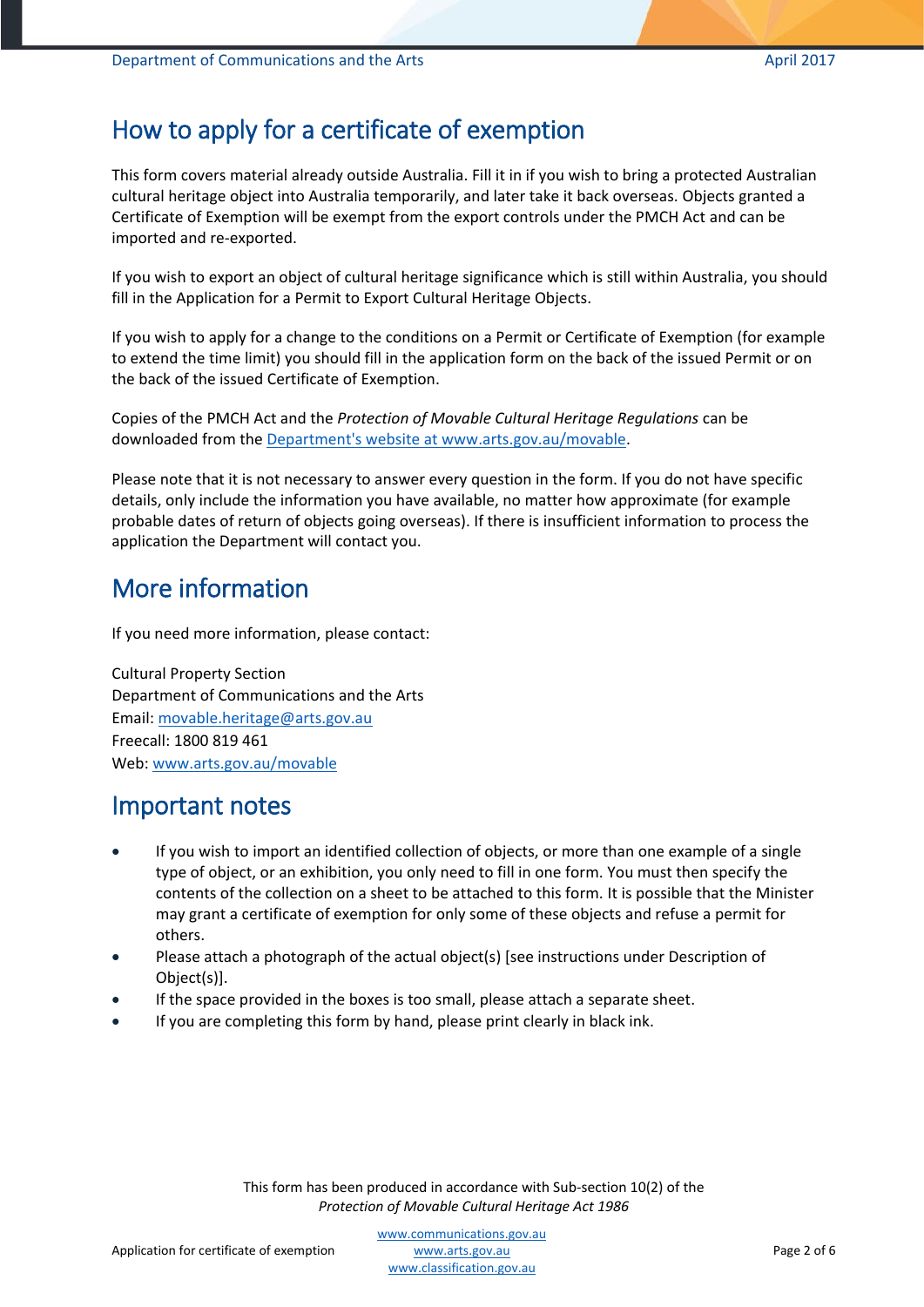# 1. Applicant details

Provide the details of the person who is applying for the certificate of exemption

| Surname:                  |  |
|---------------------------|--|
| First name:               |  |
| Title:                    |  |
| Institution/organisation: |  |
| Position:                 |  |
| Postal address:           |  |
| Country:                  |  |
| Phone:                    |  |
| Mobile:                   |  |
| Fax:                      |  |
| Email:                    |  |

# 2. Australian contact

Provide the details of a person or organisation we can contact in Australia if we need to know more about the object(s).

| Surname:                  |  |
|---------------------------|--|
| First name:               |  |
| Title:                    |  |
| Institution/organisation: |  |
| Position                  |  |
| Postal address:           |  |
| Country:                  |  |
| Phone:                    |  |
| Mobile:                   |  |
| Fax:                      |  |
| Email:                    |  |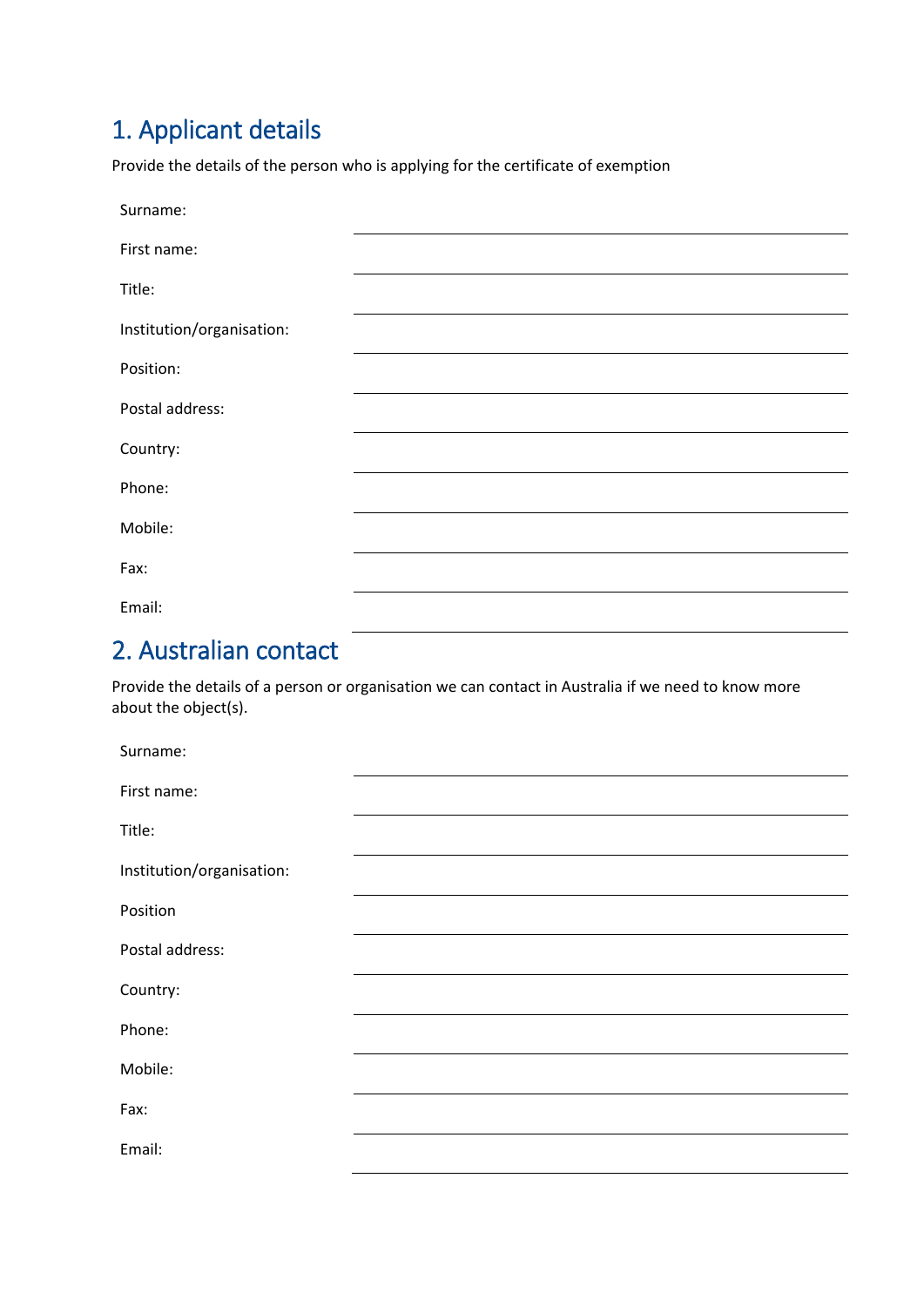### 3. Country object to be imported from

**Note:** You should check whether the object(s) needs export authorisation from that country or the country of origin. Objects which enter Australia without the requisite export approval are liable to be declared unlawful imports

From which country is the object(s) to be imported into Australia:

# 4. Object description

Please complete this page for each object you wish to export. You may photocopy the page or ask the Department for additional copies. In the case of very large collections, such as stamps or recent archaeological finds, complete one page for the entire collection and attach a separate list identifying each particularly significant item and its value.

**Note:** If needed, a Department representative or an Expert Examiner registered under the *Protection of Movable Cultural Heritage Act 1986* may ask for additional information.

| Description of the object-what<br>is it:                                     |  |
|------------------------------------------------------------------------------|--|
| Size of the object:                                                          |  |
| Age of the object:                                                           |  |
| When and where the object was<br>made or found:                              |  |
| Details of the person who made<br>or found the object:                       |  |
| Details about when the object<br>was exported from Australia:                |  |
| Current market value of the<br>object (\$A, \$US, DM, Yen etc):              |  |
| Detail of any publication this<br>object has been listed or<br>photographed: |  |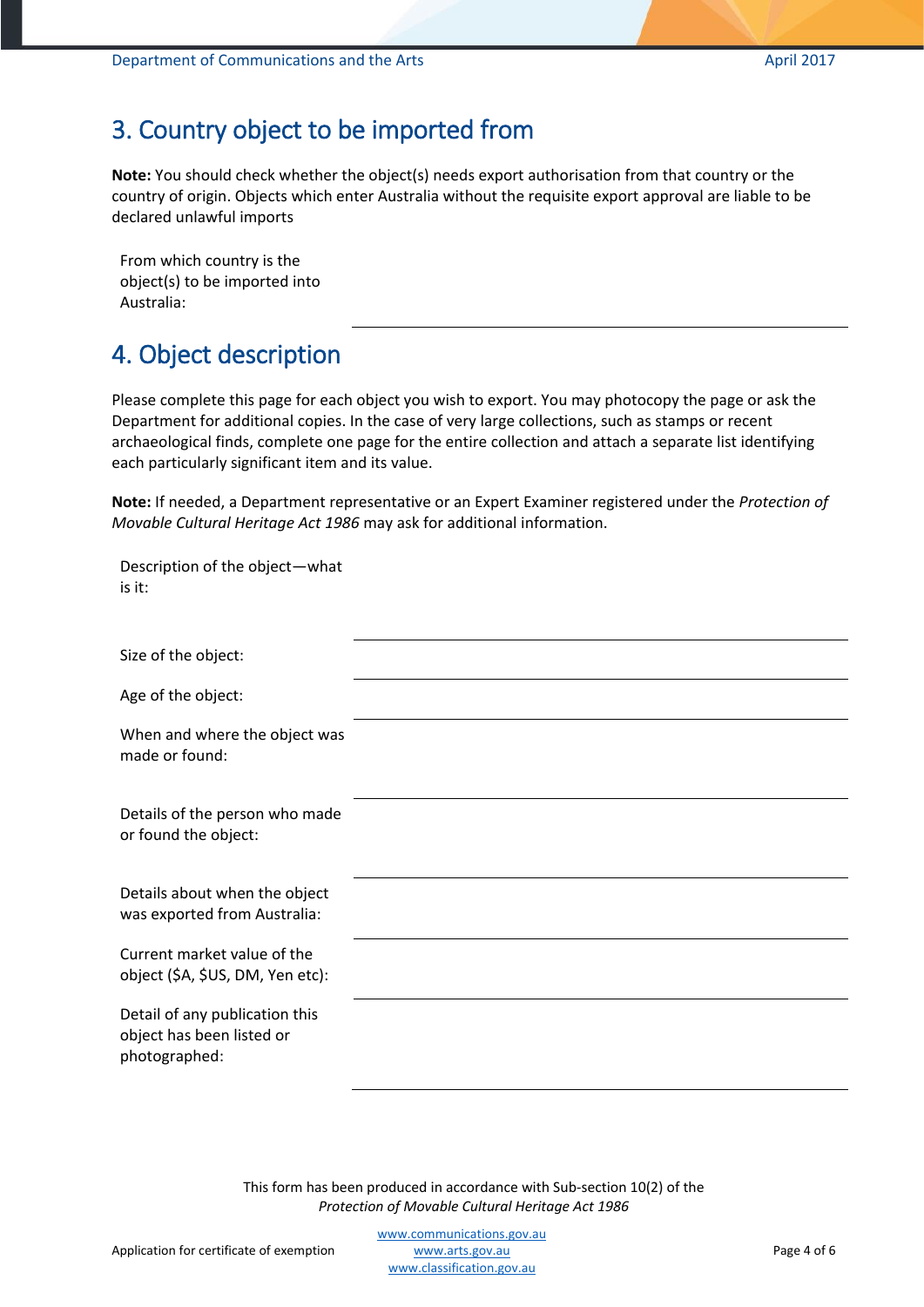Distinguishing marks on the object—such as permanently fixed accession number, serial number or engine number, indelible manufacturer's name, mark or model, engraved name, signature, visible damage and/or repair:

Other information including its rarity or importance, if known:

# 5. Photograph requirements

For single objects a photograph is required. A black-and-white or colour photographic print is sufficient. A snapshot is acceptable provided that the object is clearly visible and identifiable. A clear photocopy of a photograph of the object(s) published in a book or catalogue may be adequate. Please note that for natural science objects, a photo of the actual specimen or in the case of a collection, a representative sample must be included

For collections, one photographic print of the most rare or significant examples is sufficient. Large collections may be inspected.

#### 6. Reason for importing object

| Please check the relevant box<br>(double click if completing this<br>form electronically) and give<br>details in the space below. | Temporary exhibition<br>Research<br>Repair, restoration or conservation<br>Appraisal or valuation<br>Owner temporarily living in Australia<br>Other |
|-----------------------------------------------------------------------------------------------------------------------------------|-----------------------------------------------------------------------------------------------------------------------------------------------------|
|-----------------------------------------------------------------------------------------------------------------------------------|-----------------------------------------------------------------------------------------------------------------------------------------------------|

Please provide details:

#### Arrival and return overseas

When is the object(s) expected to arrive in Australia? Provide details in month/year:

When is the object(s) expected to return overseas? Provide details in month/year: